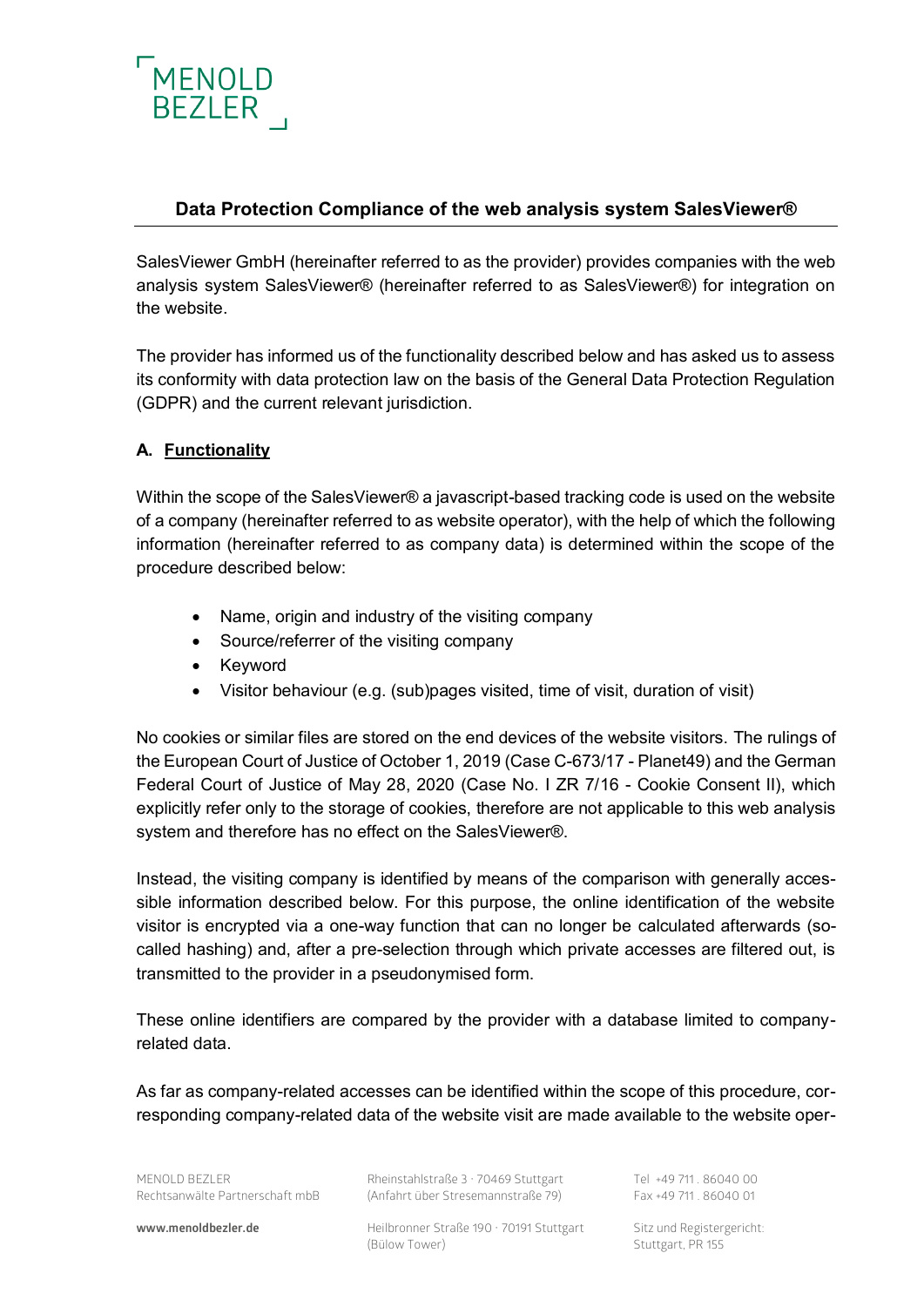**www.menoldbezler.de**

ator via a secure and encrypted login area of the provider, where it is also possible to research further generally accessible data (e.g. address and contact data) about the visiting companies. The software is purchased as "software as a service" in the form of a free and a rental model for the website operator's own use. The provider therefore provides his services on behalf of the operator of the respective website.

For this purpose, the provider maintains a contract on order processing in accordance with the provisions of Art. 26 GDPR for the implementation of the legal requirements (order design, compliance with technical and organisational measures, etc.).

## **B. Compliance with the GDPR**

The provisions of the Basic Data Protection Regulation (GDPR) only apply to the extent that personal data is collected and processed within the meaning of Article 4 GDPR.

The SalesViewer® is designed to identify companies visiting the website. Since only company data is collected and processed, a relevance in terms of data protection law can be ruled out for lack of personal reference. Otherwise, the visitor data is only collected and processed in pseudonymized form.

Even if personal data were collected, such data processing is lawful on the basis of the general balancing of interests clause (Art. 6 Para. 1 lit. f GDPR) it is necessary to safeguard the interests of the person responsible or of a third party and if the data protection interests, fundamental rights and freedoms of the person concerned do not prevail.

The present marketing, market research and optimisation purposes pursued by the website operator automatically constitute legitimate interests within the meaning of Art. 6 para. 1 lit. f GDPR.

Due to

- the limited processing purpose
- pseudonymous data processing
- the low level of interference resulting from the limitation to company data
- the provision of information on the website in accordance with Art. 13 GDPR and
- the simple possibility to object (opt-out)

the legitimation of the described data processing by SalesViewer® is to be assumed on the basis of legitimate interests in the sense of Art. 6 para. 1 lit. f GDPR.